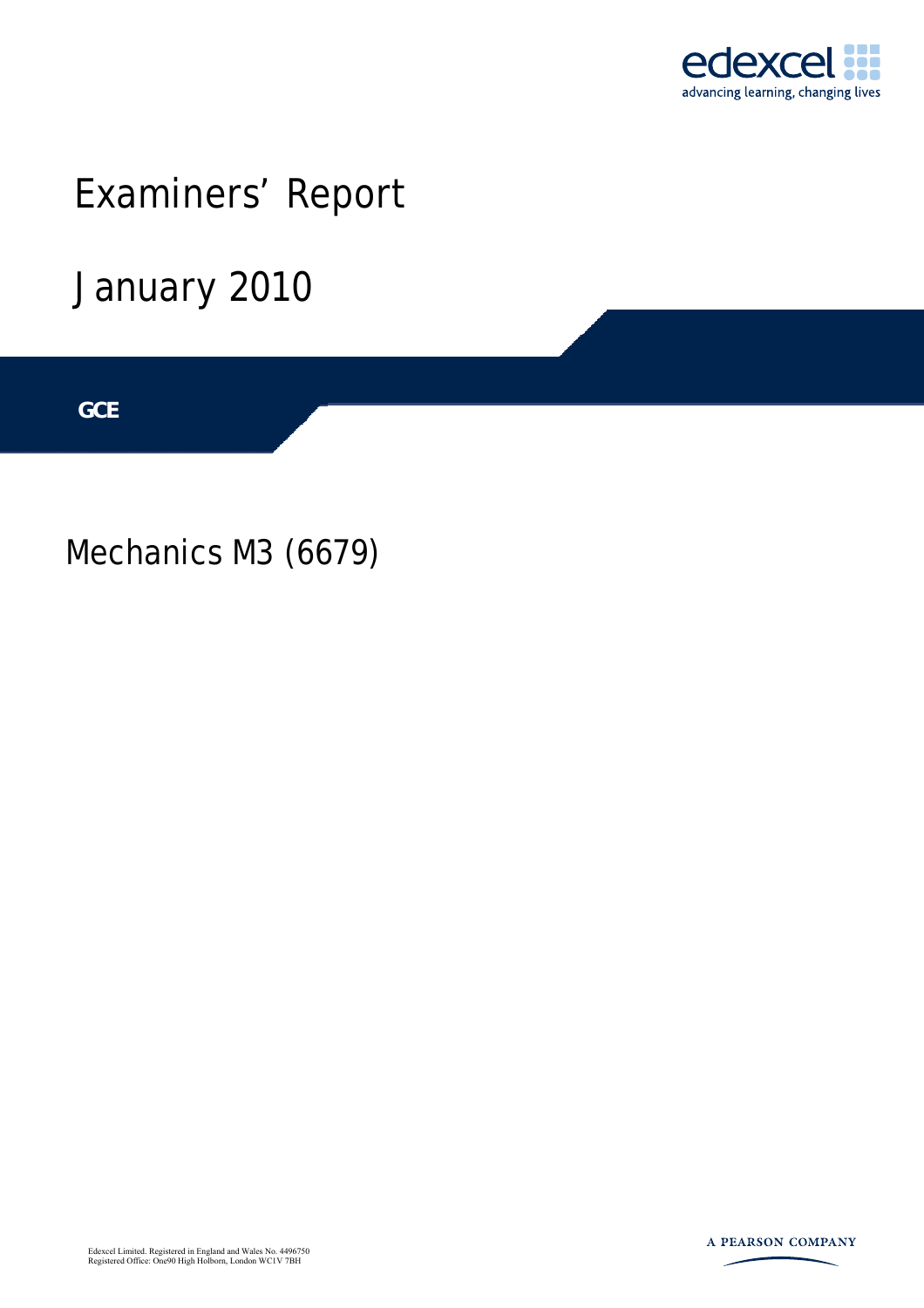Edexcel is one of the leading examining and awarding bodies in the UK and throughout the world. We provide a wide range of qualifications including academic, vocational, occupational and specific programmes for employers.

Through a network of UK and overseas offices, Edexcel's centres receive the support they need to help them deliver their education and training programmes to learners.

For further information, please call our GCE line on 0844 576 0025, our GCSE team on 0844 576 0027, or visit our website at www.edexcel.com.

If you have any subject specific questions about the content of this Examiners' Report that require the help of a subject specialist, you may find our Ask The Expert email service helpful.

Ask The Expert can be accessed online at the following link:

http://www.edexcel.com/Aboutus/contact-us/

January 2010 Publications Code UA022967 All the material in this publication is copyright © Edexcel Ltd 2010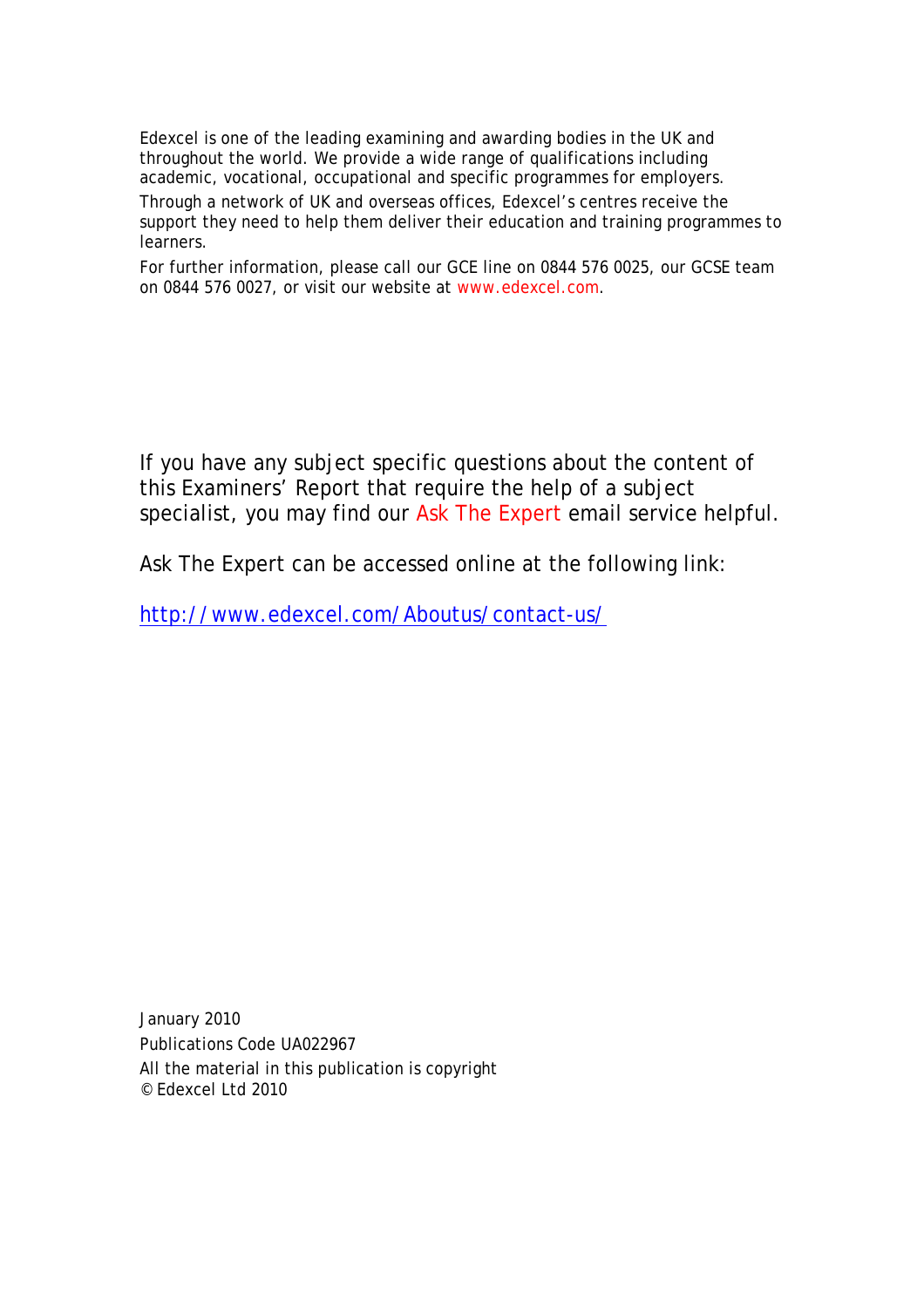### **Mechanics Unit M3 Specification 6679**

#### **Introduction**

This seemed to be a well-balanced paper with a reasonable number of accessible marks for the E grade candidates and plenty to challenge the A grade candidates too. The solutions for Q7 did not suggest that candidates had insufficient time to show what they could do on the paper. There seemed to be many well-prepared candidates but also a significant number who had no idea how to tackle some of the topics and made errors at M1 level. Some candidates feel they can answer questions by quoting results. Obviously set principles are involved but mistakes, with consequent loss of marks, still occur from candidates not really interpreting the question set and believing a quoted answer would cover the mechanical principle. This happened in Q1, Q7 and particularly Q5, where the angle  $\theta$  was defined to be an angle with the horizontal instead of the more usual vertical.

Some very poor handwriting was seen and in some cases candidates appeared to be unable to read their own writing. Careless writing can lead to errors. In Q2(a), the  $\pi$  in the expression for *a* sometimes wandered from the denominator to the numerator of the fraction, with consequential accuracy errors in the following work. Also in Q2, some candidates used *n* instead of  $\omega$  and their handwriting made it difficult even for them to distinguish *n* from  $\pi$ . Square root signs are not always written carefully. For example, in Q7(b),  $v = \sqrt{\frac{6ag}{2}}$ ⎠  $\frac{8ag}{2}$ ⎝  $\big($ 3  $\left(\frac{8ag}{2}\right)$  or  $v = \sqrt{\frac{8ag}{2}}$ 3  $v = \sqrt{\frac{\log n}{n}}$  are correct but  $v = \sqrt{8ag}$  is not, even if the latter is preceded by  $v^2 = \frac{8}{3}$ 3  $v^2 = \frac{8ag}{a}$ . Similarly, √(6*ag*) and √6*ag* are not equal.

In calculations the numerical value of g which should be used is 9.8, as advised on the front of the question paper. Final answers should then be given to 2 (or 3) significant figures – more accurate answers will be penalised once per question. Candidates should also be aware that marks are usually only given for work that is in the appropriate part of the question. If a candidate runs out of space in which to give his/her answer than he/she is advised to use a supplementary sheet – if a centre is reluctant to supply extra paper then it is crucial for the candidate to say whereabouts in the script the extra working is going to be done.

#### **Report on individual questions**

#### **Question 1**

This was a straightforward non-uniform motion problem and so made a good opening question for the paper. Nearly all candidates set up a correct differential equation and attempted the required integration. Inevitably some integrated their acceleration as  $\frac{1}{2}v^2$ . Most who made this fundamental error had not previously written the acceleration in its differential form; had they done so they would probably not have chosen  $v\frac{d}{dx}$ d  $v \frac{dv}{dt}$ *x* and so not made the mistake. Overall, the most common error arose in the integration of  $\cos(\pi t)$ . Many thought this integrated to  $\pi \sin(\pi t)$  and there were the inevitable sign errors as well. A few candidates did not make their method clear, by writing  $F = 4 + \cos(\pi t)$  without preceding it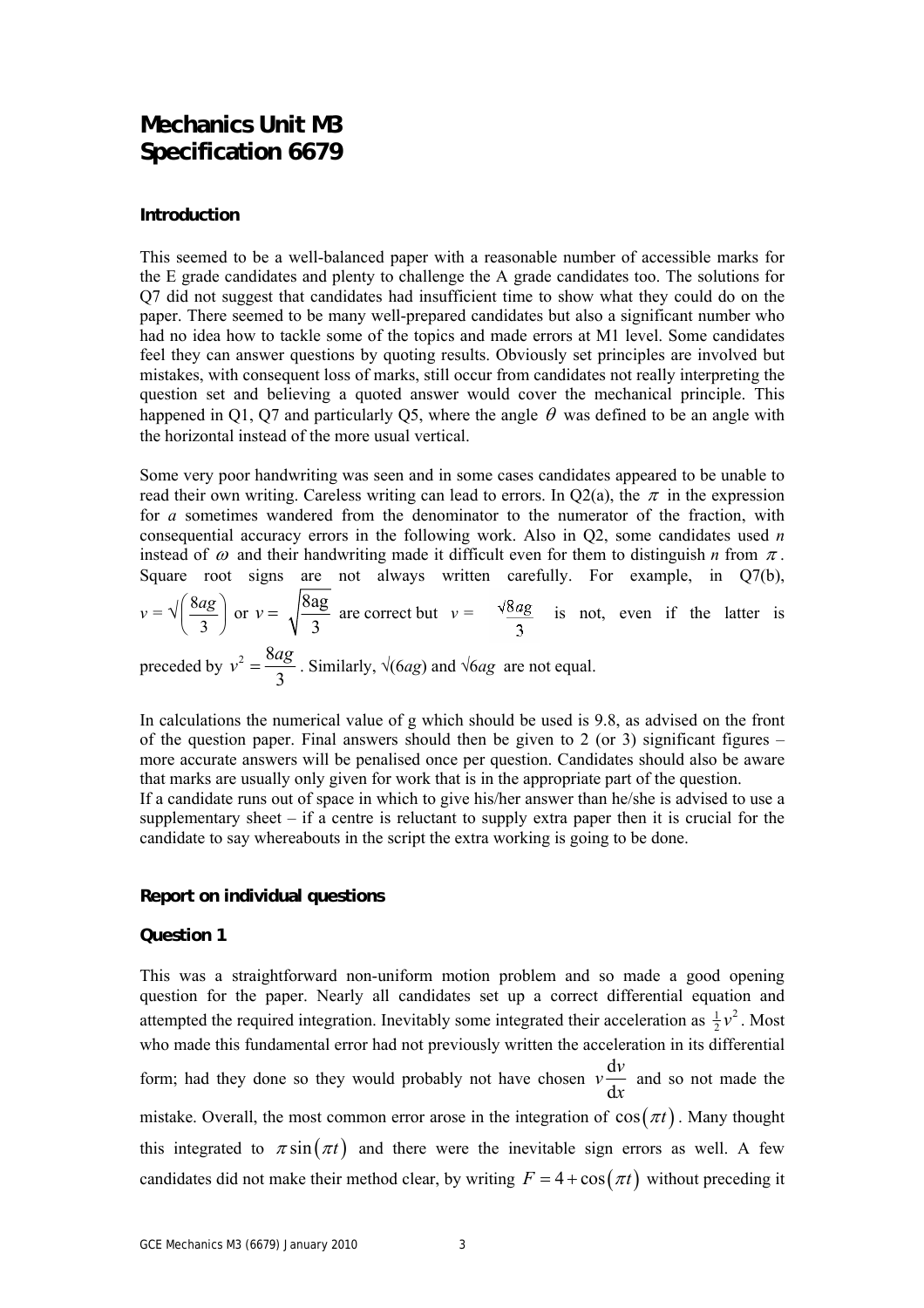with  $F = ma$ . If their subsequent mental arithmetic led them to  $a = 8 + 2\cos(\pi t)$  this was not a problem, but a slip which then produced  $a = 2 + \frac{1}{2} \cos(\pi t)$  or any other incorrect expression caused a serious loss of marks. Fortunately only a few attempts at this question involved the use of the constant acceleration equations.

#### **Question 2**

This was a relatively routine SHM question and was answered well by the majority of candidates with many completely correct solutions seen. It was rare to see a script where the first two marks of part (a) were not earned. Most candidates realised that as the particle was at the centre of the oscillation when  $t = 0$  they should use  $x = a \sin \omega t$  rather than  $x = a \cos \omega t$ . Use of the latter equation led to loss of accuracy marks but method marks were still available. Some candidates did not realise that to find the amplitude they needed to find the value of *x* when  $t = 0.4$  and use this in  $v^2 = \omega^2 (a^2 - x^2)$ . Almost all those who obtained a value for *a* (correct or otherwise) were able to gain at least the method mark in part (b).

#### **Question 3**

The majority of candidates could complete, or nearly complete, part (a) successfully. The given answer did allow some candidates to correct their arithmetic errors. Those who reduced their 3 volumes to a ratio (8:19:27) before constructing the moments equation produced clearer and more straightforward solutions than those who worked with the original volume formulae. A few candidates remembered their GCSE work on the ratio of volumes of similar solids and stated directly that the ratio of the two hemispheres was 8:27.

Part (b) was done very quickly and easily by the most able candidates but proved difficult for the majority. Many candidates proceeded straight from Q3(a) to Q4. Of those who attempted part (b), there was a fairly even split between those who took moments about the vertical through *O* for the two weights (or mentally cancelled *g* and used masses) and those who found the coordinates of the centre of mass of the composite body. Some of the latter group found only one coordinate and others made an error in their calculations. Some of the former group produced a moments equation with trigonometrical ratios that cancelled. Since this made the given information that  $\tan \theta = \frac{4}{5}$  redundant, they should have been alerted to their mistake.

#### **Question 4**

This was probably the best answered question on the paper. Most candidates obtained *T* (not always shown explicitly) by resolving in two directions. There were a few who drew a triangle of forces. Good candidates were able to "see" the triangle without working and wrote down immediately that  $T = 50$ . A few unfortunately thought they were dealing with 40*g* and 30 even though was it clearly stated in the question that the weight was 40 N and not that the

mass was 40 kg. The most common mistake was in the arithmetic –  $50 = \frac{2\pi}{\sigma^2}$  so  $\lambda x = 100$ 0.5  $=\frac{\lambda x}{\lambda}$  so  $\lambda x = 100!$ 

Very few forgot to complete their solution by adding 0.5 to their extension to find *OP*.

#### **Question 5**

Part (a) was a straightforward application of the principle of conservation of energy and was done well by many candidates, although some needed several attempts before they arrived at the given answer. Those who tried to quote a single potential energy term involving only the general position, without any reference to the starting point, were misled into thinking they had obtained a correct result. Finding the height difference between the general position and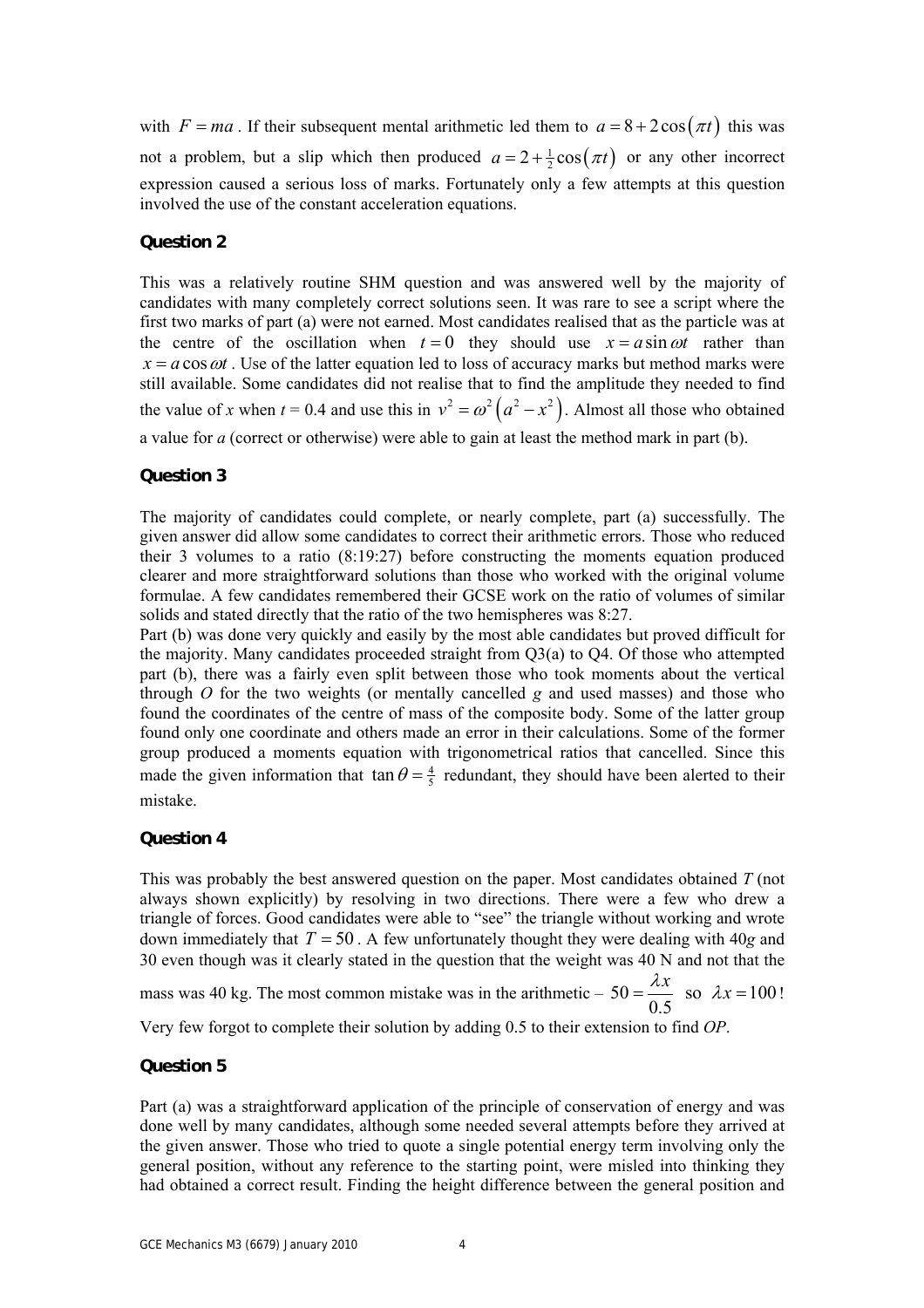the starting level proved to be much more challenging than it should have been and some candidates were thrown by having to deal with an angle with the horizontal rather than the more usual angle with the vertical.

Obtaining a complete solution to part (b) proved impossible for many candidates. Usually only the maximum value for *T* was found correctly, by using  $\sin \theta = 1$ ; many thought that the minimum value was 0. Some candidates found the tension at the top of the "circle", even though their calculations showed that  $v^2$  was negative at this point! It was rare to find a candidate who appreciated that the minimum tension would occur when  $v = 0$ .

#### **Question 6**

Almost all candidates achieved full marks in part (a) but a few lost the last mark for using decimals through their working. The given answer was a fraction and once accuracy has been lost through the use of decimals it cannot be regained. Part (b) proved to be much more of a challenge. The majority seemed to be trying to resolve horizontally and vertically as they produced a correct horizontal equation (M1A1) but their second equation was often  $R = mg \cos\theta$  (M0A0). Some even used  $R = mg$ , as they had in part (a). Others produced correct horizontal and vertical equations (M1A1M1A1) but then included  $R = mg \cos \theta$  or  $R = mg$  to aid elimination of *R*. This made their solution invalid and no further marks could be gained. A few candidates attempted to resolve parallel and perpendicular to the plane but did not realise that both of these equations needed a component of the acceleration.

#### **Question 7**

Most candidates managed to arrive at the required result in part (a), though some unnecessarily split the motion into two parts, considering freefall initially to find the kinetic energy when the string became taut and then proceeding to consider the taut string and others would clearly have failed had not the answer been provided.

Parts (b) and (c) were often difficult to disentangle. Some candidates took an SHM approach from the start of (b); others solved (b) and then resorted to SHM for (c) alone. Either approach was acceptable, but candidates should take note of the instruction on the front of the paper "You should show sufficient working to make your methods clear to the Examiner". The main fault was not when to start considering SHM but not establishing a correct equation to prove that the motion was SHM; no credit is given for making assumptions of this nature. A fully correct solution using SHM was rare, the equations frequently being unsatisfactory due to using  $x$  for the distance from the equilibrium point and confusing it with  $x$  as defined in the question to be the extension of the string.

For the non-SHM solutions, in part (b) many candidates assumed that the maximum speed occurred when  $x = 0$  rather than when  $a = 0$ . In part (c) most substituted  $v = 0$  in the result from part (a). Some did not expect to obtain a quadratic and so stopped working (or ran out of time?). Of those who obtained a solution for their quadratic equation, some would then try incorrectly to use their value for *x* as the amplitude in SHM instead of using an equation of motion and Hooke's law. Many equations of motion omitted the weight of the particle.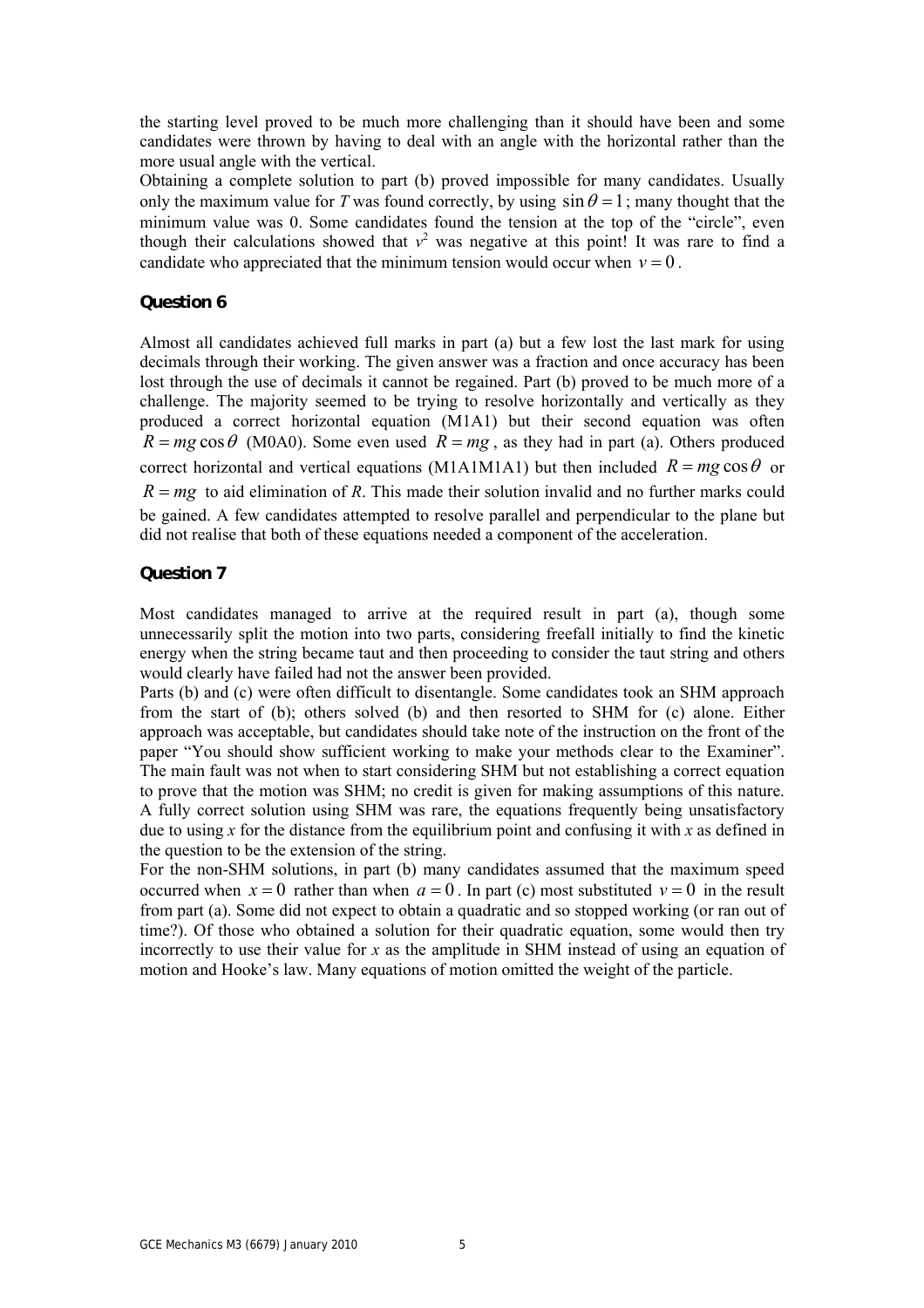## **Grade Boundaries**

The table below gives the lowest raw marks for the award of the stated uniform marks (UMS).

| Module                                     | 80 | 70 | 60 | 50 | 40 |
|--------------------------------------------|----|----|----|----|----|
| 6663 Core Mathematics C1                   | 63 | 54 | 46 | 38 | 30 |
| 6664 Core Mathematics C2                   | 54 | 47 | 40 | 33 | 27 |
| 6665 Core Mathematics C3                   | 59 | 52 | 45 | 39 | 33 |
| 6666 Core Mathematics C4                   | 61 | 53 | 46 | 39 | 32 |
| 6667 Further Pure Mathematics FP1          | 64 | 56 | 49 | 42 | 35 |
| 6674 Further Pure Mathematics FP1 (legacy) | 62 | 54 | 46 | 39 | 32 |
| 6675 Further Pure Mathematics FP2 (legacy) | 52 | 46 | 40 | 35 | 30 |
| 6676 Further Pure Mathematics FP3 (legacy) | 59 | 52 | 45 | 38 | 32 |
| 6677 Mechanics M1                          | 61 | 53 | 45 | 38 | 31 |
| 6678 Mechanics M2                          | 53 | 46 | 39 | 33 | 27 |
| 6679 Mechanics M3                          | 57 | 51 | 45 | 40 | 35 |
| 6683 Statistics S1                         | 65 | 58 | 51 | 45 | 39 |
| 6684 Statistics S2                         | 65 | 57 | 50 | 43 | 36 |
| 6689 Decision Maths D1                     | 67 | 61 | 55 | 49 | 44 |